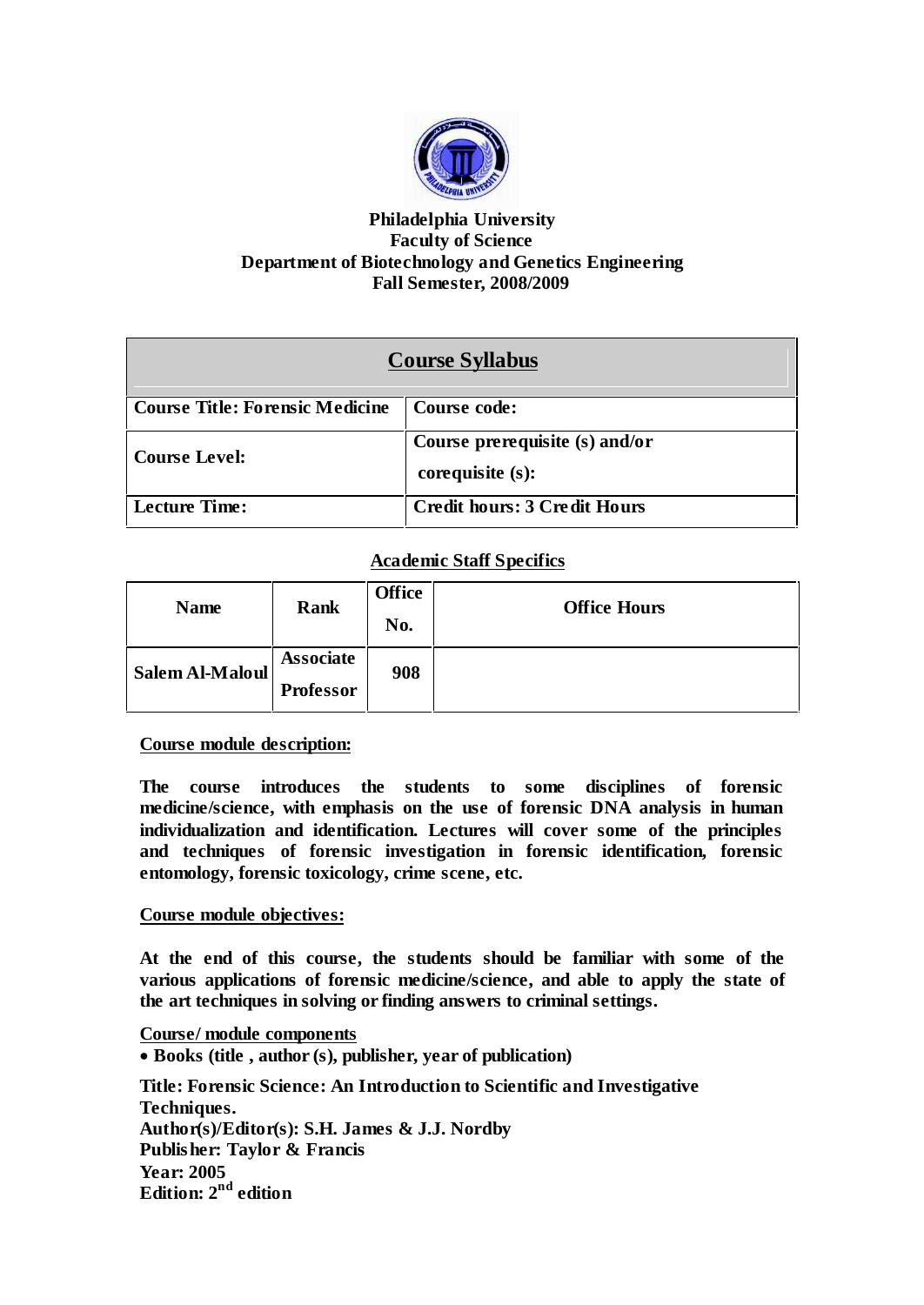**Teaching methods:**

**Lectures, discussion groups, visits**

### **Learning outcomes:**

**Upon the successful completion of this module, students should be:**

- **1. familiar with the various disciplines of forensic medicine/science**
- **2. familiar with some of the forensic techniques used in forensic investigations.**
- **Cognitive skills (thinking and analysis).**
- **1. Students will have a basic understanding of the scientific method.**
- **2. Students will have the opportunity to practice thinking critically and analytically and reason logically using current information and past experiences.**
- **3. Students will have practice in assessing basic sources of information and how to evaluate and use this information.**
- **Communication skills (personal and academic).**

**Students will gain experience in effective communication skills by practicing, listening, reading, writing and speaking clearly.**

- **Practical and subject specific skills (Transferable Skills).**
- **1. Students will develop an awareness of the relationship between science and technology in te rms of the life and forensic Biotechnology.**
- **2. Emphasis will be placed upon an analytical problem-solving approach to forensic biotechnology. This approach will be implemented in lectures. Students will be given the opportunity to discuss forensic techniques during scientific visits.**

**Assessment instruments**

| <b>Allocation of Marks</b>                                   |             |  |  |  |
|--------------------------------------------------------------|-------------|--|--|--|
| <b>Assessment Instruments</b>                                | <b>Mark</b> |  |  |  |
| First examination                                            | 25          |  |  |  |
| Second examination                                           | 25          |  |  |  |
| Final examination                                            | 50          |  |  |  |
| Laboratory                                                   |             |  |  |  |
| Reports, research projects, Quizzes, Home<br>works, Projects |             |  |  |  |
|                                                              |             |  |  |  |
| Total                                                        | 100         |  |  |  |